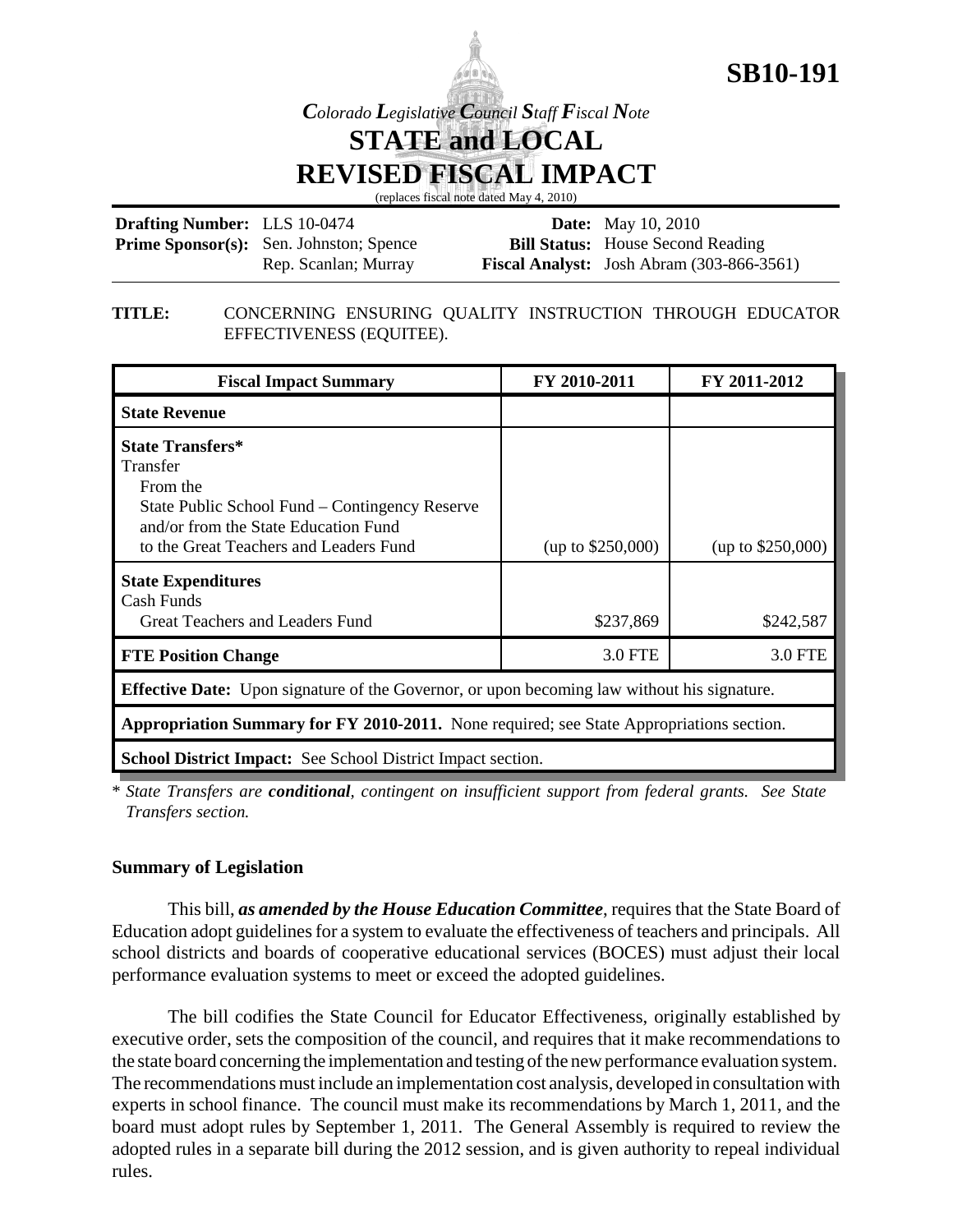May 10, 2010

Beginning with the 2011-12 school year, the Colorado Department of Education (CDE) will work with districts to develop performance evaluation systems, and will provide a resource bank of assessments, processes, tools, and policies that a district or BOCES may use to develop their local programs. The system must be beta-tested in the 2012-13 school year, implemented statewide in the 2013-14 school year, and finalized statewide in the 2014-15 school year.

Among many requirements, the adopted rules must ensure that:

- $\triangleright$  teachers and principals are evaluated using multiple fair, transparent, timely, rigorous, and valid methods;
- $\blacktriangleright$  at least 50 percent of a teacher's evaluation is determined by the academic growth of the teacher's students; and
- $\blacktriangleright$  at least 50 percent of a principal's evaluation is determined by a combination of the academic growth of the students and the demonstrated effectiveness of the teachers in the principal's school.

The bill creates the Great Teachers and Leaders Fund and permits the CDE to accept and spend federal grants for the fund. Moneys in the Great Teachers and Leaders Fund are continuously appropriated to the department for the direct and indirect costs of implementing the bill.

## **State Transfers**

 For FY 2010-11 and FY 2011-12, if less than \$250,000 is credited to the fund from federal grants, the bill transfers the difference from the contingency reserve of the State Public School Fund. If the existing balance in the contingency reserve is insufficient for this purpose, the remaining amount of the difference is transferred from the State Education Fund.

## **State Expenditures**

*In FY 2010-11, this bill will result in total costs of \$237,869 and 3.0 FTE in the Colorado Department of Education. In FY 2011-12, total costs are \$242,587 and 3.0 FTE. Direct cost* components are summarized in Table 1 and discussed below.

| Table 1. Direct Costs Under SB 10-191        |            |            |  |  |  |  |
|----------------------------------------------|------------|------------|--|--|--|--|
| <b>Cost Components</b>                       | FY 2010-11 | FY 2011-12 |  |  |  |  |
| <b>Personal Services</b>                     | \$206,009  | \$224,737  |  |  |  |  |
| <b>FTE</b>                                   | 3.0        | 3.0        |  |  |  |  |
| <b>Operating Expenses and Capital Outlay</b> | 16,860     | 2,850      |  |  |  |  |
| Travel                                       | 15,000     | 15,000     |  |  |  |  |
| <b>TOTAL</b>                                 | \$237,869  | \$242,587  |  |  |  |  |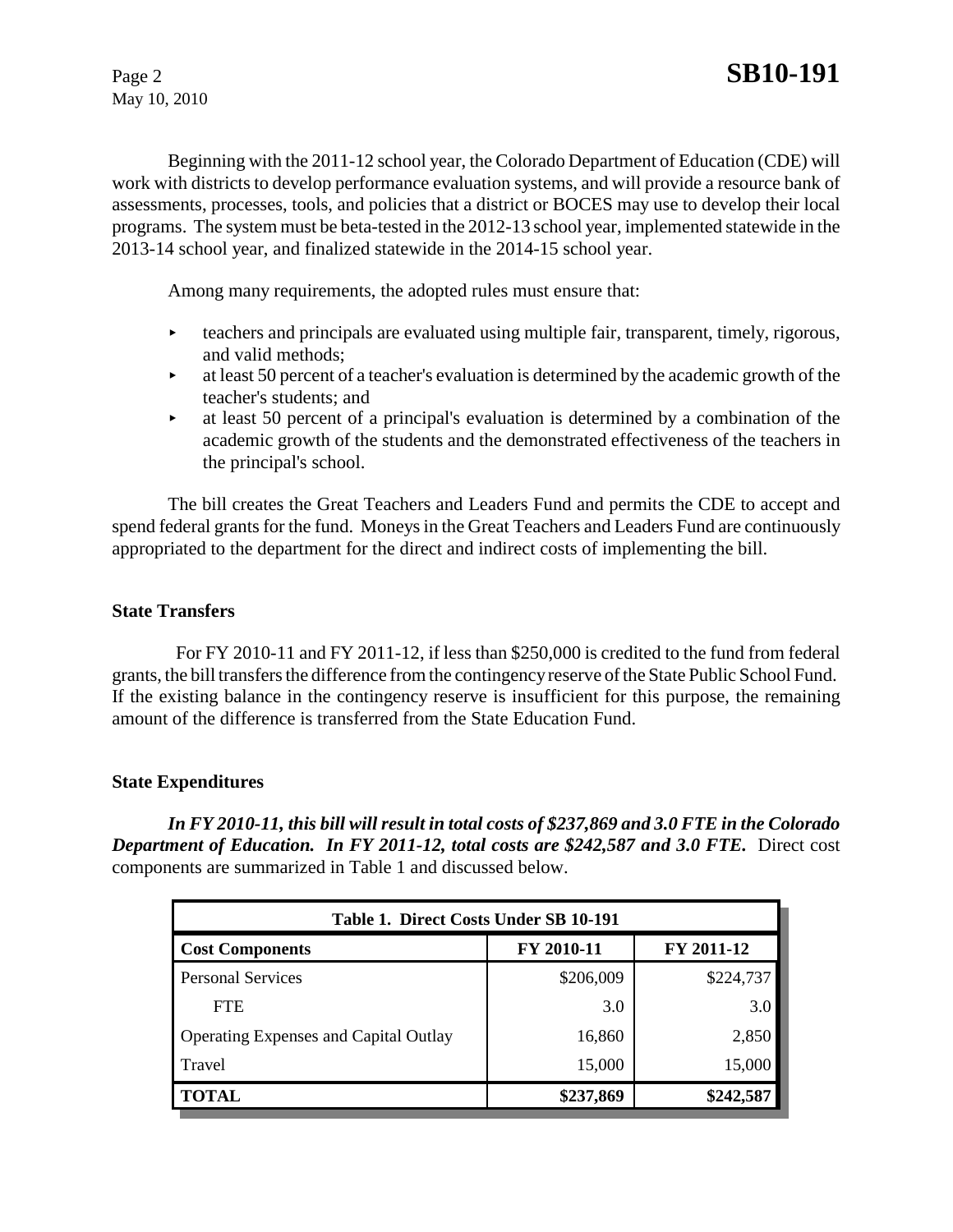May 10, 2010

The CDE requires new staff to oversee departmental activities, support the board and the council in establishing the program and adopting rules, conduct analysis of existing performance evaluation systems, recommend conforming changes, and provide training and technical assistance to local districts.

Ongoing, new staff will support the board in determining if districts and BOCES meet or exceed state guidelines, review, evaluate, and approve interim assessments as part of the multiple measures of effectiveness, and review licensed personnel evaluation systems each year to confirm that they meet or exceed statutory requirements. Statewide travel is anticipated each year to conduct on-site reviews and to evaluate district and BOCES performance evaluation systems.

#### **Expenditures Not Included**

Pursuant to a Joint Budget Committee policy, certain costs associated with this bill are addressed through the annual budget process and centrally appropriated in the Long Bill or supplemental appropriations bills, rather than in this bill. The centrally appropriated costs subject to this policy are summarized in Table 2.

| Table 2. Expenditures Not Included Under SB 10-191                   |            |            |  |  |  |  |
|----------------------------------------------------------------------|------------|------------|--|--|--|--|
| <b>Cost Components</b>                                               | FY 2010-11 | FY 2011-12 |  |  |  |  |
| Employee Insurance (Health, Life, Dental, and Short-term Disability) | \$19,120   | \$20,857   |  |  |  |  |
| Supplemental Employee Retirement Payments                            | 6,609      | 8,549      |  |  |  |  |
| Indirect                                                             | 32,707     | 36,873     |  |  |  |  |
| Workman's Compensation and Risk Management                           | 737        | 804        |  |  |  |  |
| <b>TOTAL</b>                                                         | \$59,173   | \$67,083   |  |  |  |  |

 *\*More information is available at: http://www.colorado.gov/cs/Satellite/CGA-LegislativeCouncil/CLC/1200536133924*

#### **School District Impact**

This bill will impact school districts differently, depending on their current performance evaluation and review process. There is no immediate fiscal impact to districts; however, the bill will certainly require that districts begin to modify their evaluation process, and devote additional time and resources to teacher and principal evaluation in anticipation of the bill's statewide implementation in FY 2014-15.

In order to ensure that evaluations are linked to student longitudinal academic growth, data systems must be capable of connecting educator identifiers and student identifiers. Currently, some districts have this capacity and others do not. Similarly, the rules adopted by the board may compel districts to spend resources on new evaluation tools, data collection, and interim assessments to satisfy the bill's requirement of multiple measures of student performance. The CDE will provide a resource bank for districts to use to defray some of these costs; however the expenses for changing the evaluation and review process will be paid from existing school and district budgets.